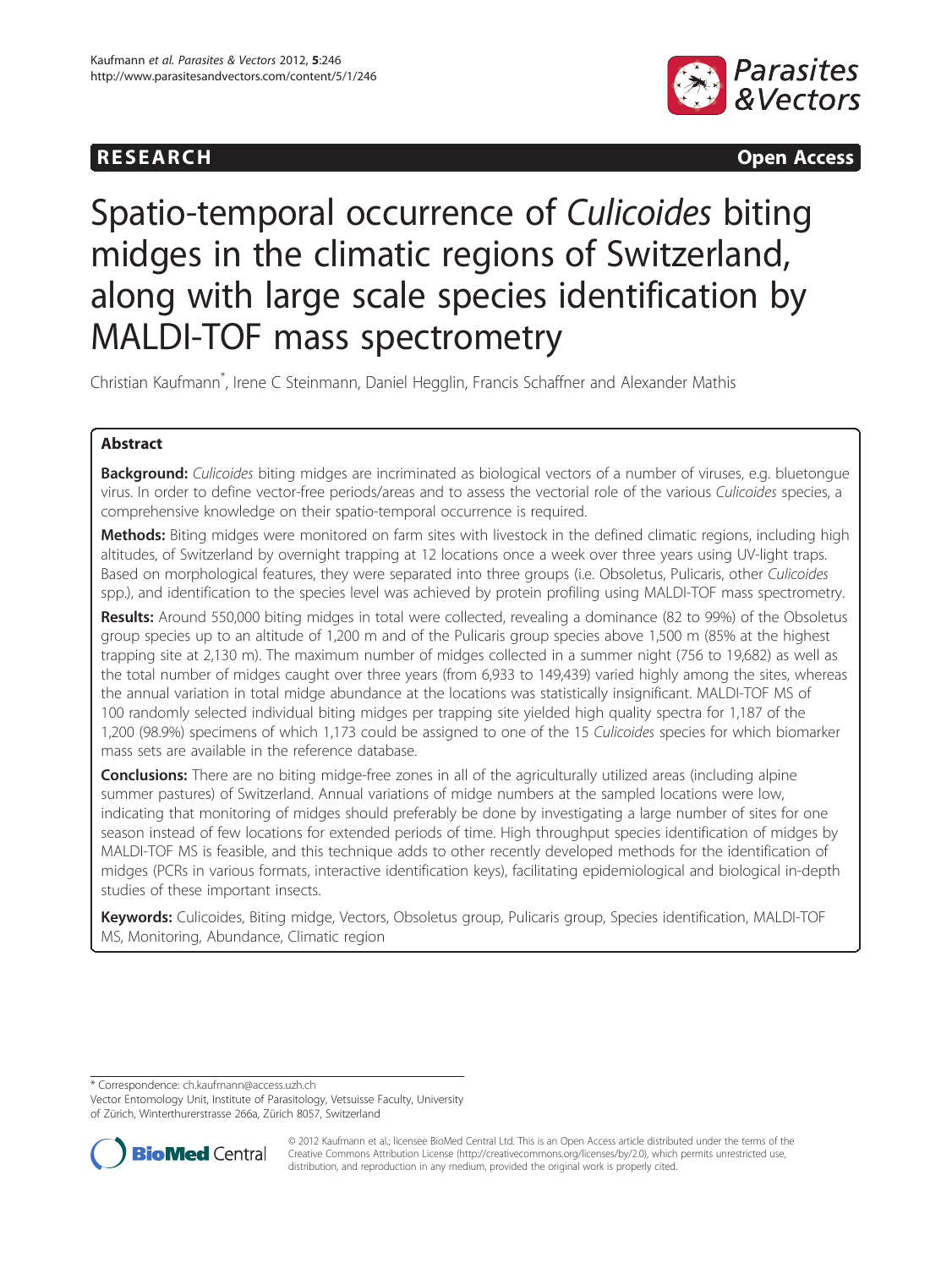## Background

The unexpected and explosive outbreak of the bluetongue disease in Northern and Central Europe in 2006 triggered Europe-wide activities to monitor the biological vectors of the disease, biting midges of the genus Culicoides (Diptera, Ceratopogonidae), with the primary aim to define vector-free periods [\[1-5](#page-8-0)]. Thus, overviews of seasonally vector-free periods, determined for different years, are available for a number of countries [\[6](#page-8-0)].

Culicoides midges are incriminated as putative vectors of other orbiviruses of relevance for Europe at present (African horse sickness virus, epizootic haemorrhagic disease virus, Toggenburg virus; [\[7](#page-8-0)-[11](#page-8-0)]). Very recently, an Orthobunya virus has emerged in Europe ('Schmallenberg virus'), causing fever, diarrhoea, malformed new-borns and abortion [[12\]](#page-8-0), and this virus is assumed to be transmitted by biting midges and/or mosquitoes in analogy to the known vectors of related viruses [[13\]](#page-8-0). Interestingly, biting midges of another Ceratopogonidae genus (Forcipomyia, subgenus Lasiohelea), have recently been incriminated as vectors of protozoan parasites of the genus Leishmania in Australia [[14\]](#page-8-0). In addition to their emerging role as vectors, biting midges are a well-known nuisance pest in many parts of the world, and they can cause insect bite hypersensitivity ('sweet itch'), particularly in equids, but the species that cause the clinical symptoms under field conditions are not known [[15](#page-8-0)].

The identification of the tiny  $(1-3 \text{ mm})$  biting midges is primarily carried out using morphological features, and a recently developed interactive identification key will be of great practical value [[16\]](#page-9-0). The wing patterns allow for a rapid classification of the insects into groups (Obsoletus group, Pulicaris group, other Culicoides [[17](#page-9-0)] [www.culicoides.net\)](http://www.culicoides.net). Certain species can be identified with their wing pattern only, while others require time consuming microscopic analysis of slide-mounted insect preparations [[18](#page-9-0),[19](#page-9-0)]. Therefore, morphological identification can be a time-consuming procedure and is known to be a very difficult task in many cases even for expert taxonomists [[20](#page-9-0)], due to faint characteristics or intraspecific variability [[21\]](#page-9-0). Furthermore, the existence of cryptic species, i.e. morphologically indistinguishable midges that are genetically distinct, has recently been described [[21,22\]](#page-9-0). Hence, in large entomological surveys, trapped midges are for practical reasons first grossly separated to group level (Obsoletus, Pulicaris, other Culicoides) and further identified to species level depending on the available resources. Generally, species of the Obsoletus group dominated in European monitoring projects e.g. [[2-5](#page-8-0)[,23,24](#page-9-0)]. In a recent study in Austria, for example, a nation-wide monitoring at 54 locations at altitudes from 116 to 1,190 meters above sea level (m.a.s.l.) and run over 15 months revealed 90.2% of the biting midges as belonging to the Obsoletus group, 5.3% to the Pulicaris group, and 4.5% to other Culicoides [\[3](#page-8-0)].

Alternative approaches to midge identification include PCR. Several such assays in various formats have been developed for the specific detection of a number of Culicoides species [summarized in 22], including a microarray format for the identification of Obsoletus group species [[25](#page-9-0)]. Recently, mass spectrometry (matrixassisted laser desorption/ionization time of flight mass spectrometry, MALDI-TOF MS) has been evaluated as a diagnostic tool [[26\]](#page-9-0), and a reference database of biomarker masses covering 15 Culicoides species, including an abundant cryptic species, was established [\[27](#page-9-0)].

The aims of the present study were to determine over three years the spatio-temporal dynamics of biting midges in the defined climatic regions, including high altitudes, of Switzerland, and to apply MALDI-TOF MS for the species identification of a large number of fieldcollected specimens.

## Methods

#### Trapping locations

The 12 trap locations were chosen in the vicinity of Swiss national basic climatological network reference stations (though no meteorological data were evaluated in the work presented) in 11 of the 12 defined climatic regions of the country [[28](#page-9-0)] (Table [1\)](#page-2-0). From the three climatic regions along the northern slope of the Alps (east, central, west), only two were considered (east, central). Instead, an additional second trap at high altitude (municipality 'Juf', 2,130 m) was run in the alpine region 'North and Central Grisons'. The sites were distributed all over the country, covering low (270 m) and high (2,130 m) altitudes, areas with Atlantic climate and climate influenced by the Mediterranean Sea, and areas within and on both sites of the two mountain ranges (Alps, Jura).

#### Insect collection

Biting midges were caught on farms using the Onderstepoort blacklight suction traps [\[29\]](#page-9-0) operated once per week, from approximately 2 h before dusk and until after dawn [[17](#page-9-0)]. Criteria applied for the placement of the traps [[17\]](#page-9-0) were 1) presence of more than 10 head of ruminant livestock, i.e. cattle, sheep, goats or horses usually within 25 m, 2) forest and naturally created water pools, streams or swamps in neighbourhood, 3) electricity available, and 4) agreement of the farmer to operate the traps. The traps were placed outdoors at weatherproof sites, ideally on the stable wall at a height between 1.5 and 2.0 m above the ground, and with no strong light sources in the immediate vicinity. The insects were collected into 200 ml bottles containing 70% ethanol and which were sent to our institute every fortnight. The monitoring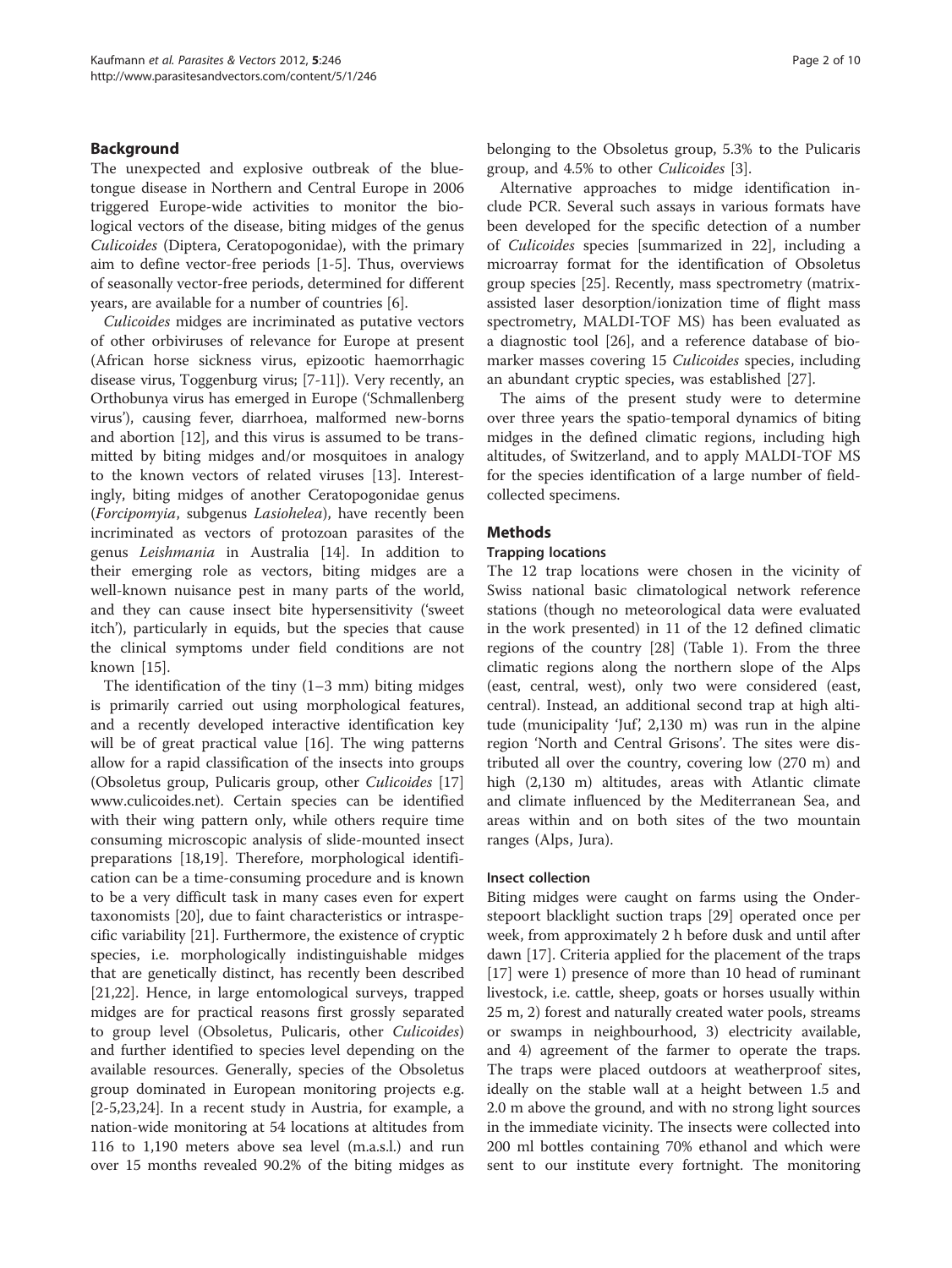| Location (municipality)<br>Coordinates <sup>1</sup> (N/E) | Altitude <sup>1</sup> | Climate region <sup>2</sup> (specification)                                                         | No.<br>analysable<br>trappings <sup>3</sup> | Total no.                     | <b>Overall Culicoides (%)</b> |                           |                     |
|-----------------------------------------------------------|-----------------------|-----------------------------------------------------------------------------------------------------|---------------------------------------------|-------------------------------|-------------------------------|---------------------------|---------------------|
|                                                           |                       |                                                                                                     |                                             | Culicoides /<br>other insects | <b>Obsoletus</b><br>group     | <b>Pulicaris</b><br>group | other<br>Culicoides |
| Novazzano                                                 | 270                   | South of the Alps <sup>4</sup><br>(border to Italy)                                                 | 97                                          | 19,307 / 132,004              | 88.5                          | 1.8                       | 9.7                 |
| 45°50'30"/8°58'46"                                        |                       |                                                                                                     |                                             |                               |                               |                           |                     |
| Dittingen                                                 | 360                   | Eastern Jura mountain range<br>(low altitude at northern slope)                                     | 109                                         | 149,439 / 113,677             | 98.6                          | 1.0                       | 0.4                 |
| 47°26'31"/7°29'46"                                        |                       |                                                                                                     |                                             |                               |                               |                           |                     |
| Commugny                                                  | 420                   | <b>Western lowlands</b><br>(shore of lake Geneva)                                                   | 150                                         | 6,933 / 247,425               | 94.8                          | 3.1                       | 2.1                 |
| 46°19'20"/6°10'24"                                        |                       |                                                                                                     |                                             |                               |                               |                           |                     |
| Granges                                                   | 500                   | Wallis (low altitude inner alpine<br>valley with east-west orientation)                             | 140                                         | 11,329 / 33,972               | 91.8                          | 6.6                       | 1.6                 |
| 46°15'38"/7°27'52"                                        |                       |                                                                                                     |                                             |                               |                               |                           |                     |
| Wädenswil                                                 | 620                   | North-eastern lowlands                                                                              | 145                                         | 64,358 / 144,627              | 94.4                          | 4.0                       | 1.6                 |
| 47°12'49"/8°39'53"                                        |                       |                                                                                                     |                                             |                               |                               |                           |                     |
| Mühlethurnen                                              | 670                   | <b>Central lowlands</b>                                                                             | 146                                         | 18,070 / 155,267              | 96.4                          | 2.2                       | 1.4                 |
| 46°48'50"/7°30'41"                                        |                       |                                                                                                     |                                             |                               |                               |                           |                     |
| Bennau                                                    | 810                   | Northern slope of the Alps,<br>central                                                              | 112                                         | 24,009 / 164,150              | 91.4                          | 7.2                       | 1.4                 |
| 47°8'55"/8°43'45"                                         |                       |                                                                                                     |                                             |                               |                               |                           |                     |
| Château d'Oex                                             | 940                   | Northern slope of the Alps,<br>west                                                                 | 148                                         | 32,990 / 119,144              | 83.4                          | 12.5                      | 4.1                 |
| 46°28'27"/7°7'48"                                         |                       |                                                                                                     |                                             |                               |                               |                           |                     |
| Chaumont                                                  | 1,110                 | Western Jura mountain<br>range (mountain top)                                                       | 155                                         | 80,906 / 64,977               | 81.8                          | 17.6                      | 0.6                 |
| 47°1'38"/6°57'25"                                         |                       |                                                                                                     |                                             |                               |                               |                           |                     |
| Davos                                                     | 1,560                 | North and Central Grisons<br>(high altitude inner alpine<br>valley with north-south<br>orientation) | 122                                         | 16,488 / 15,764               | 13.0                          | 78.5                      | 8.5                 |
| 46°47'59"/9°49'51"                                        |                       |                                                                                                     |                                             |                               |                               |                           |                     |
| Sils                                                      | 1,800                 | Engadin (high altitude inner alpine<br>valley with east-west orientation)                           | 95                                          | 57,858 / 19,531               | 16.3                          | 65.9                      | 17.8                |
| 46°25'48"/9°45'48"                                        |                       |                                                                                                     |                                             |                               |                               |                           |                     |
| Juf                                                       | 2,130                 | North and central Grisons                                                                           | 155                                         | 65,715 / 68,564               | 2.0                           | 85.8                      | 12.2                |
| 46°26'43"/9°34'45"                                        |                       | (highest permanently inhabited<br>village in Europe)                                                |                                             |                               |                               |                           |                     |

#### <span id="page-2-0"></span>Table 1 Features of the trapping locations and general entomological results of the 3 year monitoring

Coordinates (latitude north/ longitude east) and altitudes (meters above sea level) according to Google Earth. Locations are listed in ascending order with regard to altitude. The six trapping locations with high sampling reliability ( $\geq$  145 weekly catches) are in bold.<br><sup>2</sup> As defined and described [\[28](#page-9-0)].<br><sup>3</sup> Onderstepoort blacklight suction traps operated once per week, from app

number of trappings = 156).

<sup>4</sup> Climate influenced by the Mediterranean Sea.

was carried out from June 2008 to May 2011 (total 156 weeks).

Insect identification

#### Morphology

In a first step, *Culicoides* specimens were separated from the other insects using their characteristic features of wings, antennae, and legs. In a second step, females only were separated based on wing morphology into the Obsoletus group (C. chiopterus, C. obsoletus, C. scoticus and C. dewulfi, the latter phylogenetically not belonging to this group [[30](#page-9-0)]), the Pulicaris group (C. deltus, C. grisescens, C. impunctatus, C. lupicaris, C. newsteadi, C. pulicaris, C. punctatus) and other Culicoides species. From catches that were estimated

#### MALDI-TOF MS

analysed as described [\[31](#page-9-0)].

MALDI-TOF MS-based identification of biting midges was carried out as described [\[27\]](#page-9-0). Briefly, the abdomens of the *Culicoides* specimens were removed, the remaining parts air-dried for approx. 2–4 min and individually transferred to 1.5 ml Eppendorf tubes where they were triturated in 10 μl of 25% formic acid using a manual homogenizer (Bio Vortexer, Fisher Scientific, Wohlen, Switzerland) with disposable pellet pestles. One μl of the homogenate was spotted in duplicate onto a steel target plate, air dried at room temperature for approx. 15 min, and 1 μl of SA matrix (saturated solution

to contain more than 500 *Culicoides*, subsamples were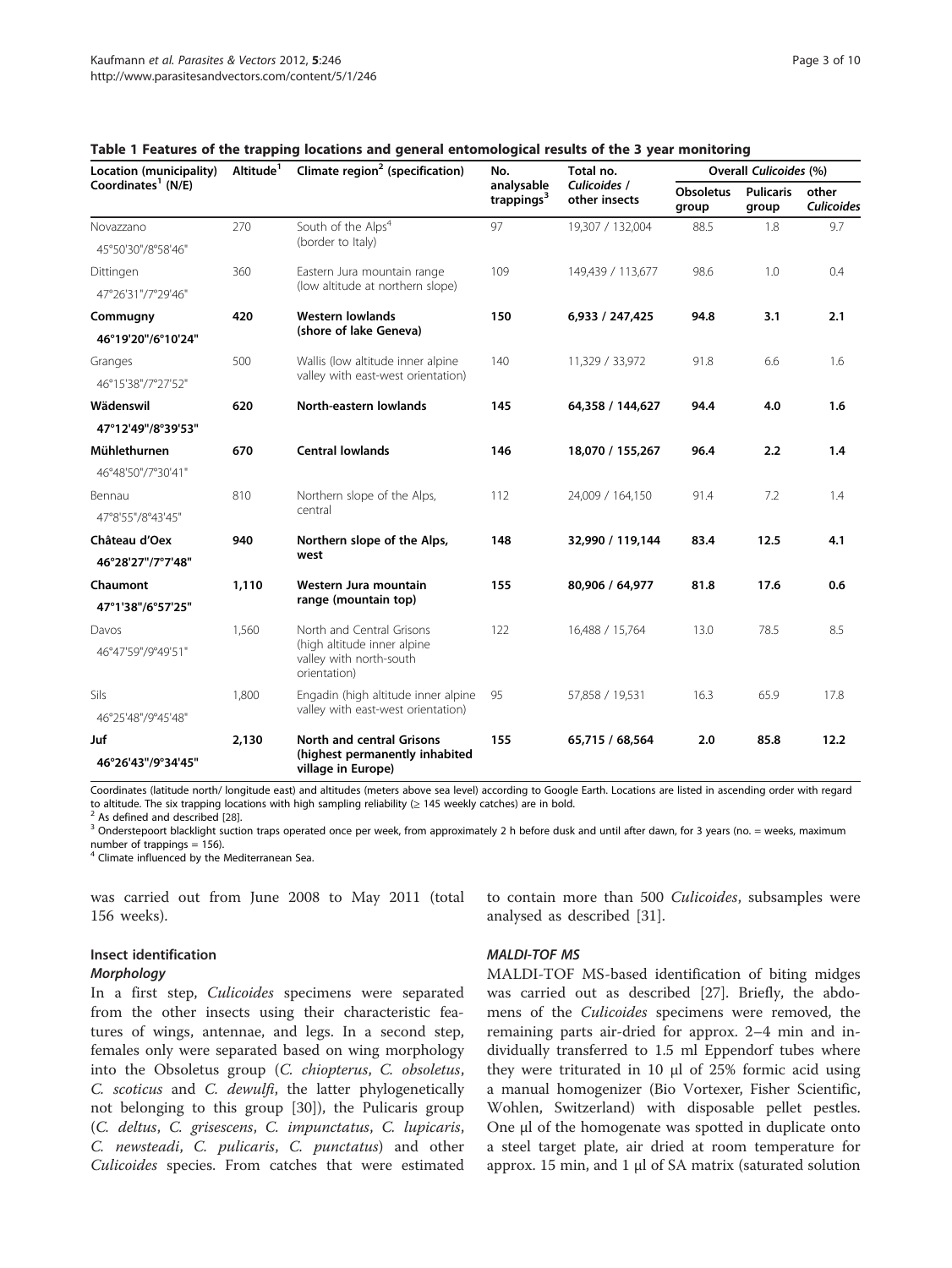of sinapic acid in  $60\%$  acetonitrile,  $40\%$  H<sub>2</sub>O, 0.3% trifluoroacetic acid; all chemicals from Sigma-Aldrich, Buchs, Switzerland) was added directly onto the spots. After air-drying for 15 min, the plates were sent by overnight courier to a commercial company (Mabritec SA, Riehen, Switzerland) where the mass fingerprints were generated as described [[27](#page-9-0)] and subjected to automated identification against >4,000 validated biomarker mass sets, including 15 Culicoides species-specific ones (Obsoletus group: C. chiopterus, C. dewulfi, C. obsoletus, C. scoticus; Pulicaris group: C. deltus, C. grisescens I, C. grisescens II {cryptic species [\[22](#page-9-0)]}, C. lupicaris, C. pulicaris, C. punctatus; and other Culicoides: C. circumscriptus, C. festivipennis, C. imicola, C. nubeculosus, C. pallidicornis) or, in case of no or low (<90%) identification value, to full spectra comparison against all available spectra (currently approx. 60,000 including all insect reference whole spectra).

## PCR/sequencing

DNA was isolated from the retained abdomens with a kit (QIAamp DNA Mini Kit, Qiagen, Hilden, Germany) and the species determined by PCR/sequencing as described [[22\]](#page-9-0), sequencing by Synergene GmbH (Schlieren, Switzerland).

## **Statistics**

Kruskal-Wallis tests (PASW Statistics 18 of SPSS) were used to detect temporal differences in the trapping success for all Culicoides and for the different Culicoides groups. Levels of significance  $(p<0.05)$  are given without and with Bonferroni correction to correct for multiple testing [\[32\]](#page-9-0).

## Results

Culicoides biting midges were monitored at 12 locations in Switzerland over three years by overnight catching once a week. A total of nearly 550,000 biting midges were collected, together with around 1.3 million other insects as by-catch that entered the Onderstepoort blacklight traps (Table [1\)](#page-2-0). The biting midges were separated by morphology into Obsoletus group, Pulicaris group and other *Culicoides*, with the first group dominating the Swiss midge fauna up to an altitude of 1,200 m, i.e. accounting for more than 80% of the midges. Farther up, the species of the Pulicaris group prevailed (85% of the biting midges at the highest trapping site at 2,130 m). Notable abundances of other Culicoides species were only observed at the single trapping site south of the Alps as well as at the three sites of high (>1,500 m) altitudes (Table [1](#page-2-0)).

The maximum number of midges collected in a single summer night largely varied among the sites, ranging from 756 (Commugny, altitude 420 m, trapping date

4 June 2008) to 19,682 (Dittigen, 360 m, 11 June 2008). Interestingly, the two highest altitude sites ranked second (n=18,129, Sils, 1,800 m, 02 August 2010) and fourth (n=9,633, Juf, 2,130 m, 12 August 2009) (not shown). Also, the overall number of midges collected over the tree years strongly varied at the different locations (from 6,933 to 149,439; Table [1](#page-2-0)).

For further analyses, only the six trapping locations with high sampling reliability (i.e. at least 145 of the maximal 156 weekly catches available) were considered (see farms highlighted in grey in Table [1\)](#page-2-0). The seasonal dynamics of the biting midges at these six sites over the three investigated years (June to May) is shown in Figure [1,](#page-4-0) displaying the monthly averages of the catches. Significant activity (more than 10 midges per trap and night) was observed between April and November, and on average less than one midge was collected during the winter months (December to March) with the exception of the location 'Juf' where a low abundance of around 10 midges were observed during the second and third trapping year (Figure [1F](#page-4-0)).

The variability of midge abundance (total Culicoides as well as the three different *Culicoides* groups separately) at the sites between the 3 years was analysed with the catches from June to September, which account for more than 80% of the annual midge collection in the vast majority of cases (Table [2](#page-5-0)). Statistically significant annual variation in midge abundance was neither found for the total number of midges nor for the majority of analyses of the midges belonging to the three groups (Table [2](#page-5-0)). Statistically significant variability between the years was determined in three instances (sites 'Wädenswil' and 'Mühlethurnen' for the Pulicaris group midges, site 'Château d'Oex' for the other Culicoides group, Table [2](#page-5-0)), all relating to midge groups with low abundances at these locations. Furthermore, only the variation of the numerically marginal Pulicaris group from 'Mühlethurnen' over the 3 years remained significant after Bonferroni correction for multiple testing (Table [2\)](#page-5-0).

One hundred randomly selected individual biting midges per trapping site, all collected in late summer 2010 (period of highest abundance) and stored in 70% ethanol for more than 1 year, were subjected to MALDI-TOF MS analyses (Table [3\)](#page-6-0). Thus, high quality spectra were obtained for 1,187 of the 1,200 (98.9%) analysed specimens of which 1,173 could be assigned to one of the 15 Culicoides species for which biomarker mass sets were available in the reference database. PCR/sequencing was done with six randomly chosen [\(www.random.org\)](http://www.random.org) specimens per site, confirming in all cases the MALDI-TOF MS result (C. obsoletus, N=38; C. grisescens II, N=13; C. scoticus, N=11; C. grisescens I, N=5, C. dewulfi, N=2; 1 each C. circumscriptus, C. deltus, C. lupicaris, Table [3\)](#page-6-0). Fourteen specimens yielded no MALDI-TOF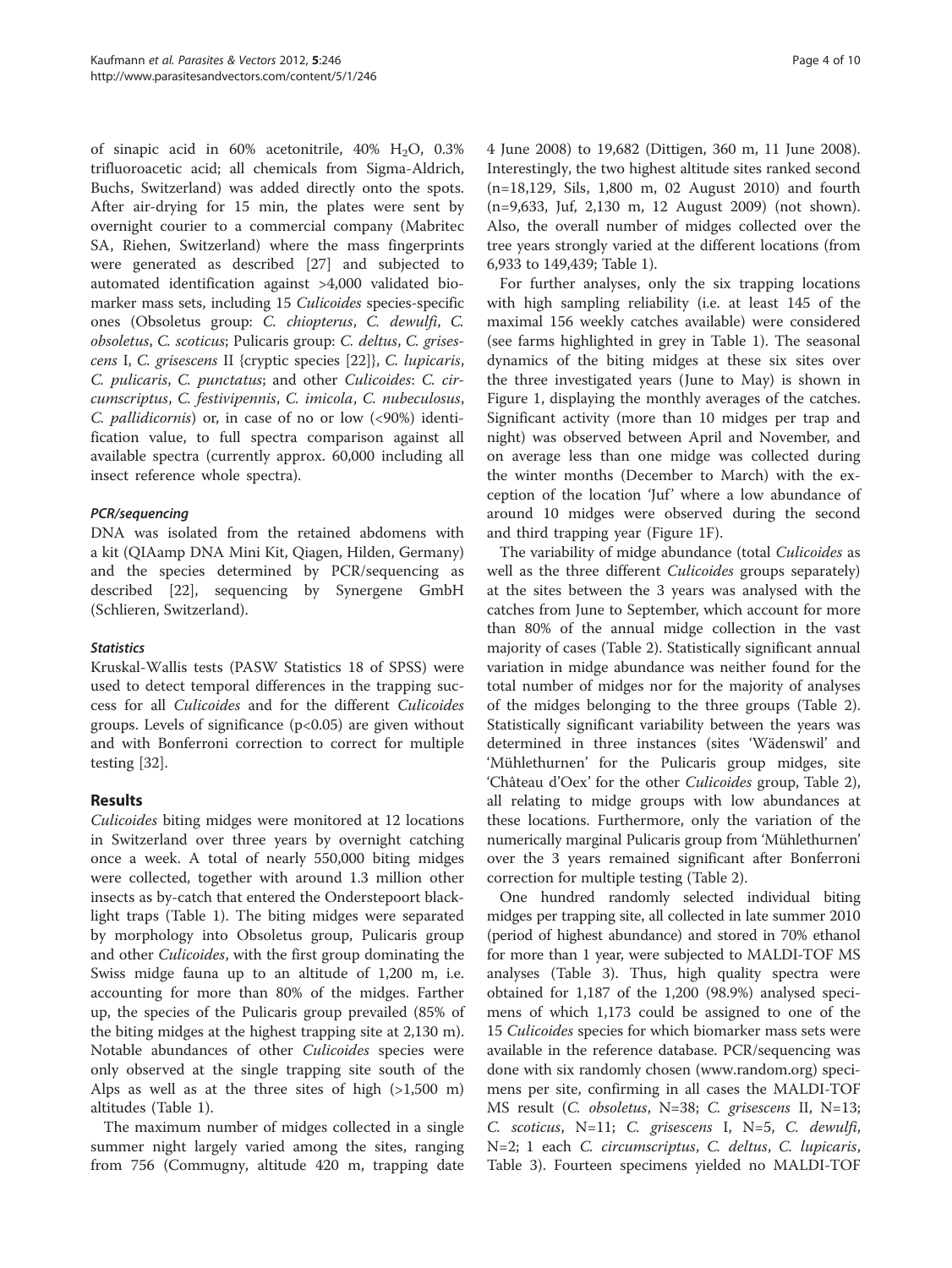<span id="page-4-0"></span>Kaufmann et al. Parasites & Vectors 2012, 5:246 Page 5 of 10 http://www.parasitesandvectors.com/content/5/1/246



MS identification, i.e. no corresponding reference spectra have as yet been deposited in the database. These 14 insects were identified by PCR/sequencing as C.  $fasei$ ipennis (n = 5), C. reconditus (3), C. kibunensis (2), C. segnis-like (2) and 1 each of C. newsteadi and C. segnis. Finally, thirteen insects (1.1%) could not be identified by MALDI-TOF MS due to low quality spectra (low signal/ noise ratio, few masses due to signal suppression).

The MALDI-TOF-MS-based identification corresponded well with the rough morphological classification into the three groups Obsoletus, Pulicaris, other Culicoides. For example, the corresponding percentage of insects belonging to these groups as identified morphologically or by mass spectrometry were 91.4/89, 1.9/3 and 6.7/8, respectively, for the sample from the location 'Novazzano' (Table [3](#page-6-0)). This confirms the reliability of morphological identification to the group level when done by experienced personnel.

## **Discussion**

The spatio-temporal occurrence of *Culicoides* biting midges was determined in Switzerland over 3 years at 12 locations with one trap per site, at altitudes from 270 to 2,130 m. The six trapping locations (up to 670 m; Table [1](#page-2-0)) were part of a national monitoring system that included an additional 12 trapping sites in Switzerland and one in Liechtenstein up to a maximal altitude of 870 m. These 13 traps were only run from October until May to determine the vector-free period (i.e. less than five parous midges per trap night [\[33\]](#page-9-0)) which is of high relevance when restriction measures for the movement of livestock are applied during an outbreak. Thus, for these two countries, the vector-free period lasts from week 47–49 to week 12–14, depending on weather conditions (for vector-free periods in other European countries see [[6\]](#page-8-0)). In order to also identify putatively 0vector-free areas, which are conceivable as retreat areas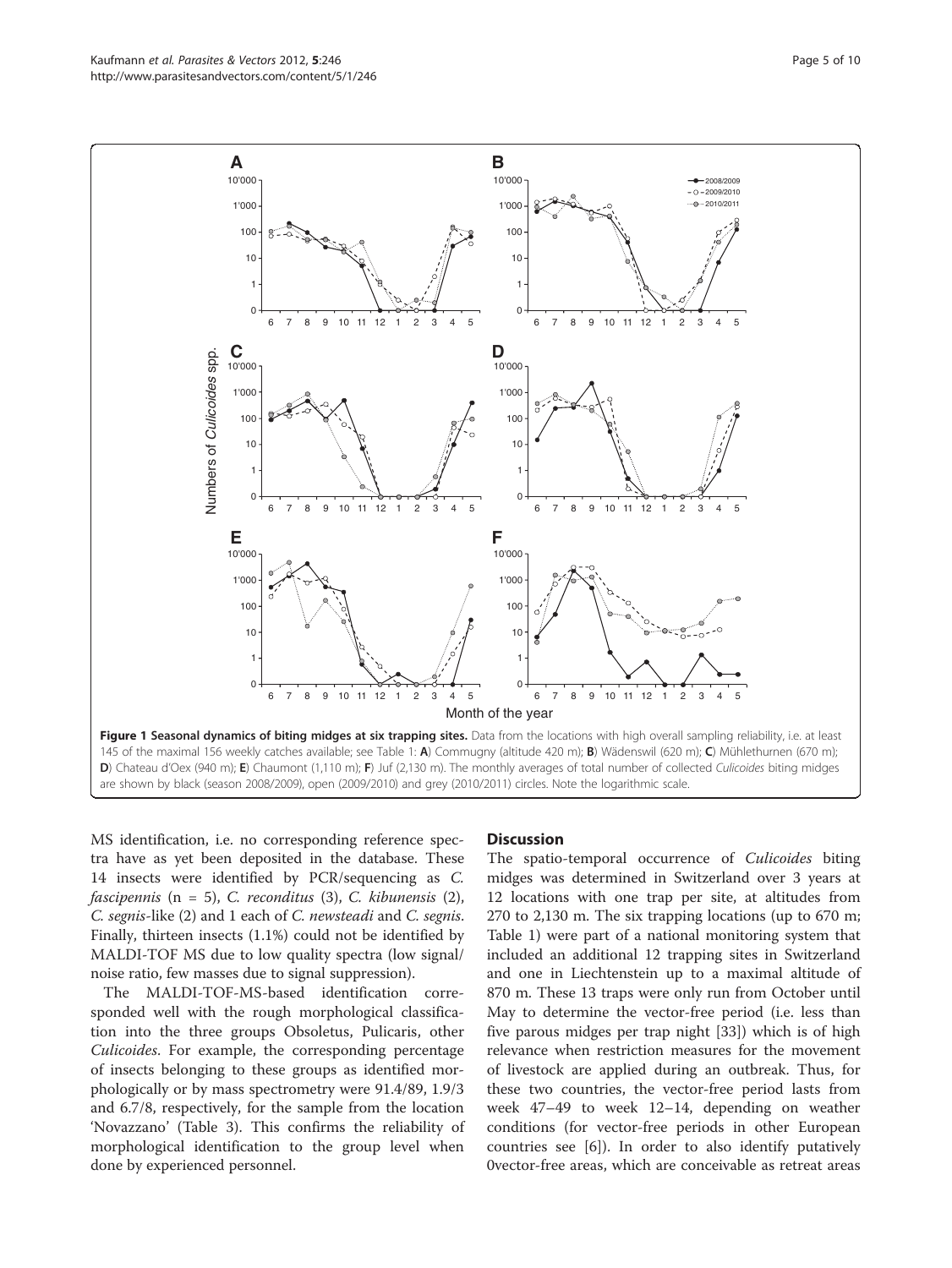| Site<br>(municipality) | Year               | Total no. Culicoides | No. Culicoides of morphological group $(\%^3)$ |                        |                         |  |  |
|------------------------|--------------------|----------------------|------------------------------------------------|------------------------|-------------------------|--|--|
|                        | (no. of trappings) | $(%^3)$ p-value      | Obsoletus                                      | <b>Pulicaris</b>       | <b>Other Culicoides</b> |  |  |
|                        |                    |                      | p-value                                        | p-value                | p-value                 |  |  |
| Commugny               | 2008 (14)          | 1,440 (75.4)         | 1,234 (73.4)                                   | 159 (91.4)             | 47 (85.3)               |  |  |
|                        | 2009 (18)          | 1,130 (55.9)         | 1,079 (55.5)                                   | 15 (68.2)              | 36 (64.3)               |  |  |
|                        | 2010 (19)          | 1,751 (58.8)         | 1,704 (58.3)                                   | 10(66.7)               | 37 (97.4)               |  |  |
|                        |                    | 0.622                | 0.564                                          | 0.102                  | 0.969                   |  |  |
| Wädenswil              | 2008 (19)          | 16,603 (88.7)        | 15,022 (88.1)                                  | 1,215 (94.3)           | 366 (100.0)             |  |  |
|                        | 2009 (17)          | 23,306 (91.7)        | 22,387 (91.8)                                  | 564 (87.3)             | 355 (98.6)              |  |  |
|                        | 2010 (19)          | 19,351 (96.1)        | 18,495 (96.1)                                  | 576 (93.8)             | 280 (97.2)              |  |  |
|                        |                    | 0.588                | 0.574                                          | $0.040^{*}$            | 0.663                   |  |  |
| Mühlethurnen           | 2008 (18)          | 4,179 (58.3)         | 4,011 (59.5)                                   | 98 (30.3)              | 70 (73.7)               |  |  |
|                        | 2009 (17)          | 3,712 (87.9)         | 3,617 (88.3)                                   | 51 (82.3)              | 44 (66.7)               |  |  |
|                        | 2010 (19)          | 6,015 (90.0)         | 5,907 (89.9)                                   | 18 (81.8)              | 90 (96.8)               |  |  |
|                        |                    | 0.889                | 0.857                                          | $<0.008$ <sup>*+</sup> | 0.825                   |  |  |
| Château                | 2008 (18)          | 13,516 (95.7)        | 11,991 (95.7)                                  | 1,350 (96.3)           | 175 (95.1)              |  |  |
| d'Oex                  | 2009 (16)          | 7,177 (81.9)         | 5,269 (82.3)                                   | 1,390 (87.3)           | 518 (67.7)              |  |  |
|                        | 2010 (19)          | 7,655 (77.2)         | 6,333 (75.3)                                   | 937 (83.7)             | 385 (99.5)              |  |  |
|                        |                    | 0.241                | 0.260                                          | 0.390                  | $0.018^{*}$             |  |  |
| Chaumont               | 2008 (19)          | 28,859 (94.9)        | 21,095 (93.5)                                  | 7,601 (99.0)           | 163 (99.4)              |  |  |
|                        | 2009 (18)          | 16,725 (98.8)        | 12,596 (98.5)                                  | 3,951 (99.8)           | 178 (100.0)             |  |  |
|                        | 2010 (19)          | 30,076 (92.3)        | 28,090 (93.5)                                  | 1,840 (77.0)           | 146 (100.0)             |  |  |
|                        |                    | 0.763                | 0.709                                          | 0.311                  | 0.931                   |  |  |
| Juf                    | 2008 (16)          | 12,215 (99.9)        | 165 (99.4)                                     | 11,158 (99.9)          | 892 (99.9)              |  |  |
|                        | 2009 (19)          | 31,635 (94.4)        | 780 (90.6)                                     | 26,026 (93.7)          | 4,829 (98.8)            |  |  |
|                        | 2010 (18)          | 17,145 (89.7)        | 203 (83.2)                                     | 15,006 (89.8)          | 1,936 (90.0)            |  |  |
|                        |                    | 0.336                | 0.270                                          | 0.466                  | 0.069                   |  |  |

### <span id="page-5-0"></span>Table 2 Statistical comparison<sup>1</sup> of the number of Culicoides collected at six locations<sup>2</sup>

 $1$  Kruskal-Wallis test; catches from the summer months (June to September) during the 3 years monitoring.

<sup>2</sup> Locations with high overall sampling reliability (i.e. at least 145 of the maximal 156 weekly catches available, see Table [1\)](#page-2-0).<br><sup>3</sup> Percentage of total Culicoides caught over the whole collecting season (June – May).<br><sup></sup>

 $<sup>†</sup>$  Significantly different using the Kruskal-Wallis test with Bonferroni correction (p < 0.008).</sup>

for animals during outbreaks of midge-borne diseases, six traps were placed at locations not covered by the national monitoring, particularly at higher altitudes. Monitoring activities in other European countries focussed on locations below 1,400 m (highest altitudes investigated: 1.400 m in Sicily [[34\]](#page-9-0); 1,190 m in Austria [[3\]](#page-8-0); 1,184 m in Central Italy [\[35\]](#page-9-0)). The highest record of Culicoides in Switzerland was 1,600 m (from a zoological study [[36\]](#page-9-0)). We determined high abundances at the high altitude locations (1,800, 2,130 m; Table [1\)](#page-2-0). In accordance with earlier preliminary studies [[37,38](#page-9-0)], midges of the Pulicaris group consistently prevailed at high altitudes, as is the case at high latitudes in Scandinavia [\[5](#page-8-0)[,39](#page-9-0)]. Nevertheless, biting midges of the Pulicaris group occasionally (single farms, few catches) occurred in higher numbers than the largely dominating Obsoletus group species in Central Europe [\[40,41](#page-9-0)]. However, in only one of our total 1,202 catches from the nine locations below 1,110 m altitude (Table [1](#page-2-0)) were the Pulicaris group species the most abundant (not shown). Species identification of 100 randomly selected midges per locations (by MALDI-TOF MS, see below) revealed a vast predominance of C. obsoletus (total 67.6%) and C. scoticus (24.8%) at the nine low altitude locations and of the cryptic species C. grisescens II (67.3%) at the three sites above 1,500 m. Highly interestingly, single specimens of C. obsoletus and C. scoticus were identified in the Alpine region and, vice versa, of C. grisescens II in the lowlands (Table [3](#page-6-0)), putatively due to the (albeit rare) long range dispersal of these tiny insects [[42\]](#page-9-0) and references cited therein. Further, whereas C. obsoletus was dominating in eight of the nine lower altitude locations, C. scoticus accounted for 95 of the 100 midges at the ninth location ('Dittingen', Table [3\)](#page-6-0). As these analyses were done with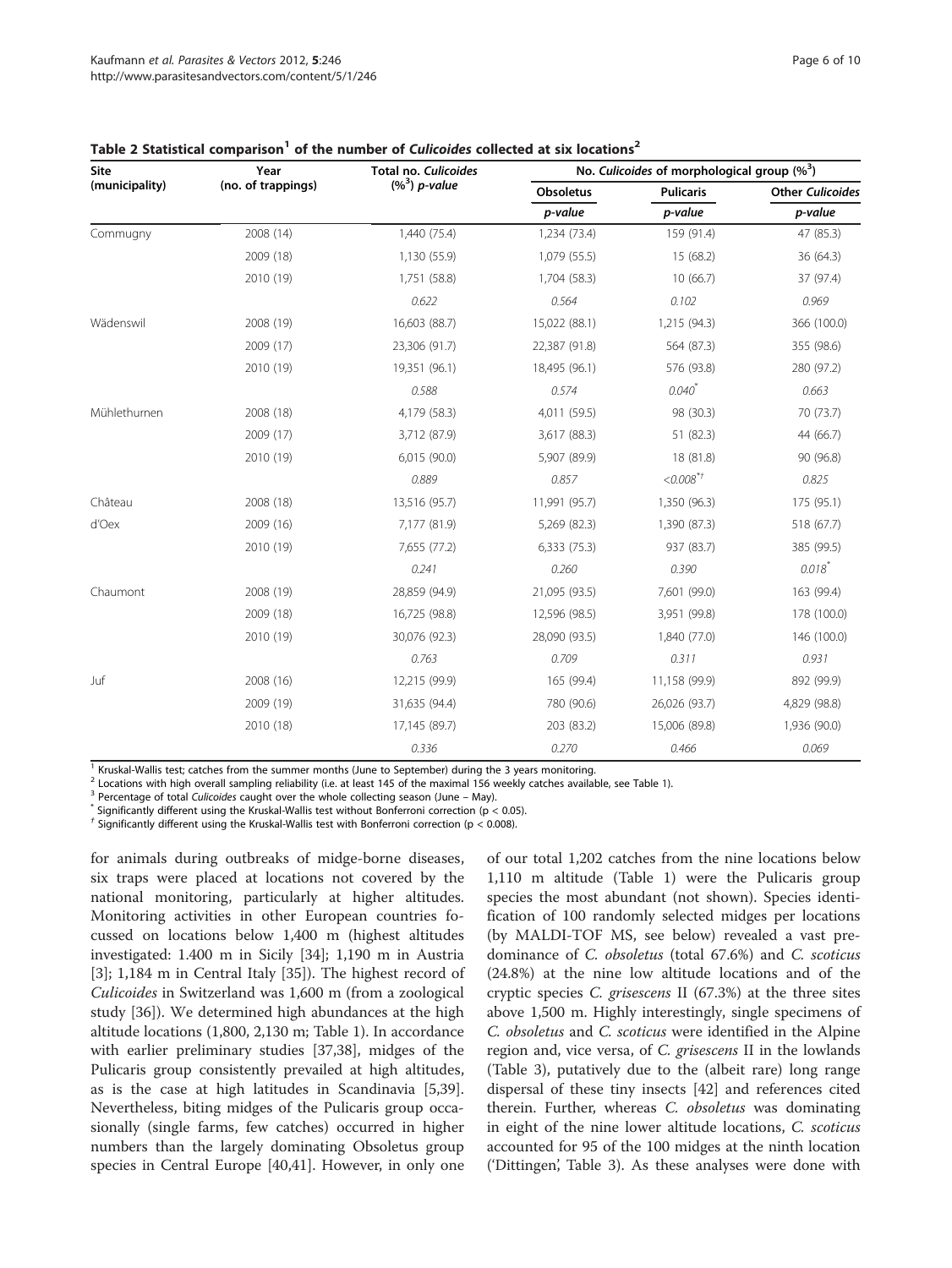| <b>Site</b>              | Culicoides species (no.) {no. confirmed by PCR} <sup>3</sup> [% <sup>4</sup> ] |                                                                                                                                                                                                                                                                                                                                                                                                                                                                                                                                                                                                    |                                                                                                                                                                                                                                                                                                                                                                                                                                                                                                                                                                                                                                                                    |                             |                             |  |  |
|--------------------------|--------------------------------------------------------------------------------|----------------------------------------------------------------------------------------------------------------------------------------------------------------------------------------------------------------------------------------------------------------------------------------------------------------------------------------------------------------------------------------------------------------------------------------------------------------------------------------------------------------------------------------------------------------------------------------------------|--------------------------------------------------------------------------------------------------------------------------------------------------------------------------------------------------------------------------------------------------------------------------------------------------------------------------------------------------------------------------------------------------------------------------------------------------------------------------------------------------------------------------------------------------------------------------------------------------------------------------------------------------------------------|-----------------------------|-----------------------------|--|--|
| (altitude <sup>2</sup> ) |                                                                                | Morphological group                                                                                                                                                                                                                                                                                                                                                                                                                                                                                                                                                                                | <b>Unknown Genetic</b>                                                                                                                                                                                                                                                                                                                                                                                                                                                                                                                                                                                                                                             | No                          |                             |  |  |
|                          | Obsoletus                                                                      | <b>Pulicaris</b>                                                                                                                                                                                                                                                                                                                                                                                                                                                                                                                                                                                   | <b>Other Culicoides</b>                                                                                                                                                                                                                                                                                                                                                                                                                                                                                                                                                                                                                                            | identification <sup>4</sup> | identification <sup>5</sup> |  |  |
| Novazzano                | C. obsoletus (84) {5}                                                          | C. grisescens II (1)                                                                                                                                                                                                                                                                                                                                                                                                                                                                                                                                                                               | C. circumscriptus (4) {1}                                                                                                                                                                                                                                                                                                                                                                                                                                                                                                                                                                                                                                          | $\mathbf 0$                 | $\mathbf{0}$                |  |  |
| (270)                    | C. scoticus (5)                                                                | C. pulicaris (1)                                                                                                                                                                                                                                                                                                                                                                                                                                                                                                                                                                                   | C. pallidicornis (4)                                                                                                                                                                                                                                                                                                                                                                                                                                                                                                                                                                                                                                               |                             |                             |  |  |
|                          |                                                                                | C. punctatus (1)                                                                                                                                                                                                                                                                                                                                                                                                                                                                                                                                                                                   |                                                                                                                                                                                                                                                                                                                                                                                                                                                                                                                                                                                                                                                                    |                             |                             |  |  |
|                          | [91.4]                                                                         | $[1.9]$                                                                                                                                                                                                                                                                                                                                                                                                                                                                                                                                                                                            | [6.7]                                                                                                                                                                                                                                                                                                                                                                                                                                                                                                                                                                                                                                                              |                             |                             |  |  |
| Dittingen                | C. obsoletus (3)                                                               | C. lupicaris (2)                                                                                                                                                                                                                                                                                                                                                                                                                                                                                                                                                                                   | $\mathbf 0$                                                                                                                                                                                                                                                                                                                                                                                                                                                                                                                                                                                                                                                        | $\circ$                     | $\mathsf{O}\xspace$         |  |  |
| (360)                    | C. scoticus (95) {6}                                                           |                                                                                                                                                                                                                                                                                                                                                                                                                                                                                                                                                                                                    |                                                                                                                                                                                                                                                                                                                                                                                                                                                                                                                                                                                                                                                                    |                             |                             |  |  |
|                          | [99.9]                                                                         | [0.1]                                                                                                                                                                                                                                                                                                                                                                                                                                                                                                                                                                                              | $[0] % \begin{center} % \includegraphics[width=\linewidth]{imagesSupplemental_3.png} % \end{center} % \caption { % Our method is used for the method. % Note that the \emph{exponent} and the \emph{exponent} is used for the \emph{exponent} and the \emph{exponent} is used for the \emph{exponent} and the \emph{exponent} is used for the \emph{exponent} and the \emph{exponent} is used for the \emph{exponent} and the \emph{exponent} is used for the \emph{exponent} and the \emph{exponent} is used for the \emph{exponent} and the \emph{exponent} is used for the \emph{exponent} and the \emph{exponent} is used for the \emph{exponent} and the \em$ |                             |                             |  |  |
| Commugny                 | C. obsoletus (91) {6}                                                          | $\mathbf 0$                                                                                                                                                                                                                                                                                                                                                                                                                                                                                                                                                                                        | $\mathbf 0$                                                                                                                                                                                                                                                                                                                                                                                                                                                                                                                                                                                                                                                        | C. kibunensis (2)           | 3                           |  |  |
| (420)                    | C. scoticus (4)                                                                |                                                                                                                                                                                                                                                                                                                                                                                                                                                                                                                                                                                                    |                                                                                                                                                                                                                                                                                                                                                                                                                                                                                                                                                                                                                                                                    |                             |                             |  |  |
|                          | [98.4]                                                                         | $[0] % \begin{center} % \includegraphics[width=\linewidth]{imagesSupplemental_3.png} % \end{center} % \caption { % Our method can be used for the use of the image. % Note that the \emph{DefNet}~\cite{bib66} as a function of the \emph{DefNet}~\cite{bib66} as a function of the \emph{DefNet}~\cite{bib66} as a function of the \emph{DefNet}~\cite{bib66} as a function of the \emph{DefNet}~\cite{bib66} as a function of the \emph{DefNet}~\cite{bib66} as a function of the \emph{DefNet}~\cite{bib66} as a function of the \emph{DefNet}~\cite{bib66} as a function of the \emph{DefNet}$ | $[1.6]$                                                                                                                                                                                                                                                                                                                                                                                                                                                                                                                                                                                                                                                            |                             |                             |  |  |
| Granges                  | C. obsoletus (88) {6}                                                          | C. grisescens II (1)                                                                                                                                                                                                                                                                                                                                                                                                                                                                                                                                                                               | $\mathbf 0$                                                                                                                                                                                                                                                                                                                                                                                                                                                                                                                                                                                                                                                        | $\circ$                     | $\mathsf{O}\xspace$         |  |  |
| (500)                    | C. scoticus (9)                                                                | C. pulicaris (2)                                                                                                                                                                                                                                                                                                                                                                                                                                                                                                                                                                                   |                                                                                                                                                                                                                                                                                                                                                                                                                                                                                                                                                                                                                                                                    |                             |                             |  |  |
|                          | $[100]$                                                                        | [0]                                                                                                                                                                                                                                                                                                                                                                                                                                                                                                                                                                                                | $[0] % \begin{center} % \includegraphics[width=\linewidth]{imagesSupplemental_3.png} % \end{center} % \caption { % Our method can be used for the use of the image. % Note that the \emph{DefNet}~\cite{bib66} as a function of the \emph{DefNet}~\cite{bib66} as a function of the \emph{DefNet}~\cite{bib66} as a function of the \emph{DefNet}~\cite{bib66} as a function of the \emph{DefNet}~\cite{bib66} as a function of the \emph{DefNet}~\cite{bib66} as a function of the \emph{DefNet}~\cite{bib66} as a function of the \emph{DefNet}~\cite{bib66} as a function of the \emph{DefNet}$                                                                 |                             |                             |  |  |
| Wädenswil                | C. obsoletus (91) {5}                                                          | C. lupicaris (5) {1}                                                                                                                                                                                                                                                                                                                                                                                                                                                                                                                                                                               | C. pallidicornis (1)                                                                                                                                                                                                                                                                                                                                                                                                                                                                                                                                                                                                                                               | $\circ$                     | 0                           |  |  |
| (620)                    | C. scoticus (2)                                                                | C. pulicaris (1)                                                                                                                                                                                                                                                                                                                                                                                                                                                                                                                                                                                   |                                                                                                                                                                                                                                                                                                                                                                                                                                                                                                                                                                                                                                                                    |                             |                             |  |  |
|                          | $[95]$                                                                         | $[4.2]$                                                                                                                                                                                                                                                                                                                                                                                                                                                                                                                                                                                            | [0.8]                                                                                                                                                                                                                                                                                                                                                                                                                                                                                                                                                                                                                                                              |                             |                             |  |  |
| Mühlethurnen             | C. obsoletus(74) {4}                                                           | C. lupicaris (1)                                                                                                                                                                                                                                                                                                                                                                                                                                                                                                                                                                                   | $\mathbf 0$                                                                                                                                                                                                                                                                                                                                                                                                                                                                                                                                                                                                                                                        | C. segnis (1)               | 3                           |  |  |
| (670)                    | C. scoticus (19) {1}                                                           |                                                                                                                                                                                                                                                                                                                                                                                                                                                                                                                                                                                                    |                                                                                                                                                                                                                                                                                                                                                                                                                                                                                                                                                                                                                                                                    |                             |                             |  |  |
|                          | C. dewulfi (2) {1}                                                             |                                                                                                                                                                                                                                                                                                                                                                                                                                                                                                                                                                                                    |                                                                                                                                                                                                                                                                                                                                                                                                                                                                                                                                                                                                                                                                    |                             |                             |  |  |
|                          | [99.0]                                                                         | $[1.0]$                                                                                                                                                                                                                                                                                                                                                                                                                                                                                                                                                                                            | $[0] % \begin{center} % \includegraphics[width=\linewidth]{imagesSupplemental_3.png} % \end{center} % \caption { % Our method can be used for the use of the image. % Note that the \emph{Def}(i) and the \emph{Def}(i) are the same as a function of the image. % Note that the \emph{Def}(i) and the \emph{Def}(i) are the same as a function of the image. % Note that the \emph{Def}(i) and the \emph{Def}(i) are the same as a function of the image. % } % \label{fig:Def}(i) and the \emph{Def}(i) are the same as a function of the image. % Note that the \emph{Def}(i) and the \emph{Def}(i) are the same as a function of the image. %$                 |                             |                             |  |  |
| Bennau                   | C. obsoletus (74) {4}                                                          | C. grisescens II (1) {1}                                                                                                                                                                                                                                                                                                                                                                                                                                                                                                                                                                           | C. pallidicornis (1)                                                                                                                                                                                                                                                                                                                                                                                                                                                                                                                                                                                                                                               | $\mathbf 0$                 | $\overline{4}$              |  |  |
| (810)                    | C. scoticus (11) {1}                                                           | C. lupicaris (9)                                                                                                                                                                                                                                                                                                                                                                                                                                                                                                                                                                                   |                                                                                                                                                                                                                                                                                                                                                                                                                                                                                                                                                                                                                                                                    |                             |                             |  |  |
|                          | [92.1]                                                                         | $[5.6]$                                                                                                                                                                                                                                                                                                                                                                                                                                                                                                                                                                                            | $[2.2]$                                                                                                                                                                                                                                                                                                                                                                                                                                                                                                                                                                                                                                                            |                             |                             |  |  |
| Château d'Oex            | C. obsoletus (91) {6}                                                          | C. lupicaris (1)                                                                                                                                                                                                                                                                                                                                                                                                                                                                                                                                                                                   | $\mathbb O$                                                                                                                                                                                                                                                                                                                                                                                                                                                                                                                                                                                                                                                        | C. newsteadi (1)            | 0                           |  |  |
| (940)                    | C. scoticus (3)                                                                | C. pulicaris (3)                                                                                                                                                                                                                                                                                                                                                                                                                                                                                                                                                                                   |                                                                                                                                                                                                                                                                                                                                                                                                                                                                                                                                                                                                                                                                    |                             |                             |  |  |
|                          |                                                                                | C. punctatus (1)                                                                                                                                                                                                                                                                                                                                                                                                                                                                                                                                                                                   |                                                                                                                                                                                                                                                                                                                                                                                                                                                                                                                                                                                                                                                                    |                             |                             |  |  |
|                          | [90.6]                                                                         | [4.7]                                                                                                                                                                                                                                                                                                                                                                                                                                                                                                                                                                                              | [4.7]                                                                                                                                                                                                                                                                                                                                                                                                                                                                                                                                                                                                                                                              |                             |                             |  |  |
| Chaumont                 | C. obsoletus (12) {2}                                                          | C. lupicaris (1)                                                                                                                                                                                                                                                                                                                                                                                                                                                                                                                                                                                   | $\mathbf 0$                                                                                                                                                                                                                                                                                                                                                                                                                                                                                                                                                                                                                                                        | $\circ$                     | 3                           |  |  |
| (1, 110)                 | C. scoticus (75) {3}                                                           | C. pulicaris (1)                                                                                                                                                                                                                                                                                                                                                                                                                                                                                                                                                                                   |                                                                                                                                                                                                                                                                                                                                                                                                                                                                                                                                                                                                                                                                    |                             |                             |  |  |
|                          | C. chiopterus (6)                                                              | C. punctatus (1)                                                                                                                                                                                                                                                                                                                                                                                                                                                                                                                                                                                   |                                                                                                                                                                                                                                                                                                                                                                                                                                                                                                                                                                                                                                                                    |                             |                             |  |  |
|                          | C. dewulfi (1) {1}                                                             |                                                                                                                                                                                                                                                                                                                                                                                                                                                                                                                                                                                                    |                                                                                                                                                                                                                                                                                                                                                                                                                                                                                                                                                                                                                                                                    |                             |                             |  |  |
|                          | [94.2]                                                                         | [1.9]                                                                                                                                                                                                                                                                                                                                                                                                                                                                                                                                                                                              | [3.9]                                                                                                                                                                                                                                                                                                                                                                                                                                                                                                                                                                                                                                                              |                             |                             |  |  |
| Davos                    | C. obsoletus (5)                                                               | C. grisescens   (4) {1}                                                                                                                                                                                                                                                                                                                                                                                                                                                                                                                                                                            | C. pallidicornis (1)                                                                                                                                                                                                                                                                                                                                                                                                                                                                                                                                                                                                                                               | $\mathbf 0$                 | $\mathsf{O}\xspace$         |  |  |
| (1,560)                  | C. scoticus (2)                                                                | C. grisescens II (87) {5}                                                                                                                                                                                                                                                                                                                                                                                                                                                                                                                                                                          |                                                                                                                                                                                                                                                                                                                                                                                                                                                                                                                                                                                                                                                                    |                             |                             |  |  |
|                          |                                                                                | C. pulicaris (1)                                                                                                                                                                                                                                                                                                                                                                                                                                                                                                                                                                                   |                                                                                                                                                                                                                                                                                                                                                                                                                                                                                                                                                                                                                                                                    |                             |                             |  |  |
|                          | [4.2]                                                                          | [95.0]                                                                                                                                                                                                                                                                                                                                                                                                                                                                                                                                                                                             | [0.8]                                                                                                                                                                                                                                                                                                                                                                                                                                                                                                                                                                                                                                                              |                             |                             |  |  |
| Sils                     | C. obsoletus (4)                                                               | C. deltus (6) {1}                                                                                                                                                                                                                                                                                                                                                                                                                                                                                                                                                                                  | $\mathbf 0$                                                                                                                                                                                                                                                                                                                                                                                                                                                                                                                                                                                                                                                        | C. fascipennis (2)          | $\mathbf 0$                 |  |  |
| (1,800)                  | C. scoticus (3)                                                                | C. grisescens I (5)                                                                                                                                                                                                                                                                                                                                                                                                                                                                                                                                                                                |                                                                                                                                                                                                                                                                                                                                                                                                                                                                                                                                                                                                                                                                    | C. reconditus (1)           |                             |  |  |
|                          |                                                                                | C. grisescens II (75) {5}                                                                                                                                                                                                                                                                                                                                                                                                                                                                                                                                                                          |                                                                                                                                                                                                                                                                                                                                                                                                                                                                                                                                                                                                                                                                    |                             |                             |  |  |
|                          |                                                                                | C. pulicaris (4)                                                                                                                                                                                                                                                                                                                                                                                                                                                                                                                                                                                   |                                                                                                                                                                                                                                                                                                                                                                                                                                                                                                                                                                                                                                                                    |                             |                             |  |  |
|                          | [4.5]                                                                          | [82.9]                                                                                                                                                                                                                                                                                                                                                                                                                                                                                                                                                                                             | [12.6]                                                                                                                                                                                                                                                                                                                                                                                                                                                                                                                                                                                                                                                             |                             |                             |  |  |
|                          |                                                                                |                                                                                                                                                                                                                                                                                                                                                                                                                                                                                                                                                                                                    |                                                                                                                                                                                                                                                                                                                                                                                                                                                                                                                                                                                                                                                                    |                             |                             |  |  |

## <span id="page-6-0"></span>Table 3 MALDI-TOF MS based species identification of 100 randomly selected Culicoides specimens from the 12 trapping sites<sup>1</sup>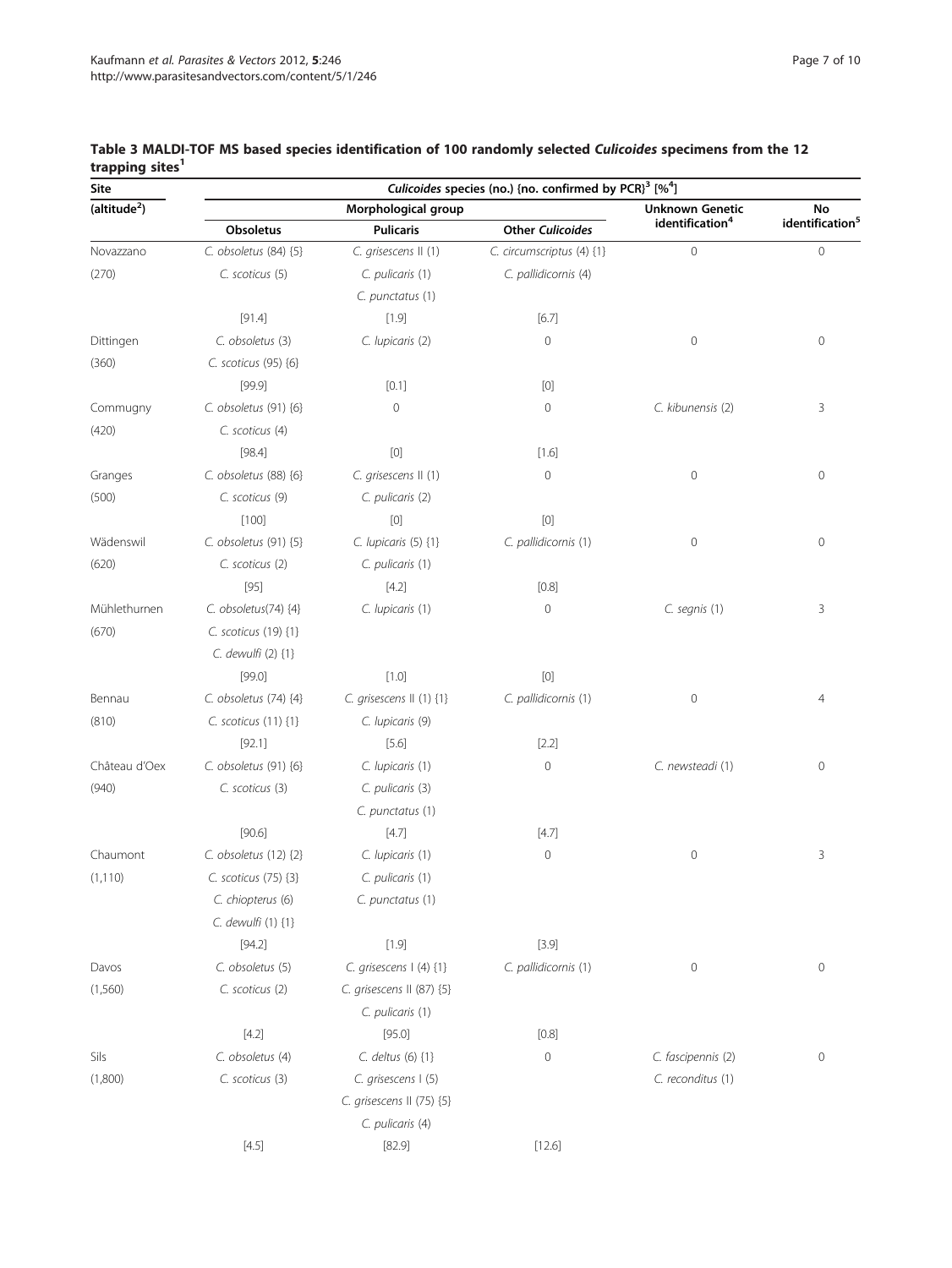| .       |       |                                    |         |                                 |  |
|---------|-------|------------------------------------|---------|---------------------------------|--|
| Juf     |       | C. grisescens $(51)$ $\{4\}$       |         | C. fascipennis (3)              |  |
| (2,130) |       | C. grisescens $  \cdot  $ (40) {2} |         | C. reconditus (2)               |  |
|         |       | C. pulicaris (2)                   |         | C. segnis-like (2) <sup>6</sup> |  |
|         | [1.5] | [94]                               | $[4.5]$ |                                 |  |

Table 3 MALDI-TOF MS based species identification of 100 randomly selected Culicoides specimens from the 12 trapping sites<sup>1</sup> (Continued)

<sup>1</sup> Specimens randomly selected from a single catch from the high abundance season (August/September 2010), stored in 70% ethanol for more than 1 year and analysed using a database containing validated biomarker mass sets of 15 Culicoides species [[27](#page-9-0)].<br><sup>2</sup> Meters above sea level.<br><sup>3</sup> PCR/sequencing [22] with 6 randomly chosen (www.random.org) specimens/site. Species identifi

<sup>4</sup> Percentage of Culicoides morphologically classified as belonging to Obsoletus group, Pulicaris group or other Culicoides of the catch from which the specimens were selected for the MALDI-TOF MS analyses.<br><sup>4</sup> Identified by PCR/sequencing [22].

<sup>5</sup> No species identification achievable due to poor quality mass spectra.

<sup>6</sup> Best match: 96% identity (403/422) with GenBank entry HQ824509 (Ccxx segnis from Switzerland).

insects from a single catch per location, obtained in summer, further analyses are required to understand the spatio-temporal population dynamics of the various species.

We observed a considerable range of the total number of collected biting midges between the locations. Such a variability between sites/farms is well known from many other studies e.g. [\[20,38,43-45](#page-9-0)]. In a previous study in Switzerland, for example, the total number of biting midges collected over one season at two farms only 4 km apart and located at the same altitude differed by the factor 24 [[38\]](#page-9-0). Major factors influencing the abundance of midges are particularly topoclimate, land use and soil (as proxy for larval breeding sites) [\[35,46-48](#page-9-0)]. However, when comparing the number of midges we collected at the locations over three consecutive summers (June – September), statistically significant differences were neither observed for the total number nor for the vast majority of analyses of the three Culicoides groups (Table [2\)](#page-5-0). Thus, collection of midges over the four summer months during one single year sufficed to obtain a representative picture of their abundances at a given location.

Our study was running over 3 years, adding up to a maximum total number of 156 weekly trappings per location. At six of the 12 locations, more than 145 catches were made (Table [1\)](#page-2-0), and the data from these locations were used to depict the seasonal dynamics (Figure [1](#page-4-0)) and to analyse yearly differences in abundance (Table [2](#page-5-0)). The lower number of trappings at the other locations was due to technical problems (unnoticed failure of light bulbs/ventilator); missing/incorrect labelling of catches; independent decisions taken by farmers to skip trapping during adverse (mainly cold) weather conditions, and by simply forgetting to operate the traps by the farmers. A somewhat surprising and unique picture was obtained from the highest altitude trapping location (2,130 m) where, throughout two winters low midge activity was observed (Figure [1](#page-4-0)). We speculate that midges from the inside population escaped through shakes in the wooden wall of this barn. Such indoor populations of biting midges can reach considerable sizes [[49](#page-9-0)-[52\]](#page-9-0) albeit these populations are also strongly reduced in winter [\[50\]](#page-9-0) and own unpublished results from another trapping location.

MALDI-TOF MS has come of age for high throughput, accurate and reproducible identification of medically relevant microorganisms (bacteria, yeasts, filamentous fungi) at low costs and minimal preparation time [\[53](#page-9-0)]. Only recently, this proteomic approach has become available for Culicoides identification, relying on a validated reference database of biomarker mass sets from 15 Culicoides species [\[27\]](#page-9-0), all but one (C. imicola) being indigenous to Switzerland. Analyses of 1,200 biting midges with MALDI-TOF MS confirmed the method's reliability, as 98.9% of the specimens yielded high quality spectra, and 97.8% of the midges could be assigned to one of the species (Table [3\)](#page-6-0) included in the database [\[27](#page-9-0)]. Obviously, the database covers the most abundant species of Central Europe. It is not clear how many indigenous Culicoides species exist in Switzerland. A compilation based on published data lists 35 established valid species [[54](#page-9-0)]. In comparison, 51 species have been listed for northeastern France, a region which has thoroughly been studied [\[18](#page-9-0)] (Delécolle, personal communication). However, several new species as well as specimens that could not unequivocally be identified by morphology have recently been reported from Switzerland [[22,23,37,45\]](#page-9-0). In addition, cryptic species have been reported [[21,22\]](#page-9-0), and the genetic identification of two midges from the highest altitude trapping site as C. segnis-like (with 96% sequence identity to a C. segnis Gen-Bank entry) indicates that the taxonomy of Culicoides midges remains an unfinished story.

No biomarker mass sets existed for 14 specimens, which therefore could not be assigned to a species. These 14 insects belonged to six species as identified by PCR/sequencing (Table [3](#page-6-0)), including five *C. fascipennis*. As the biomarker mass set for a species in general is derived from the reference spectra of at least five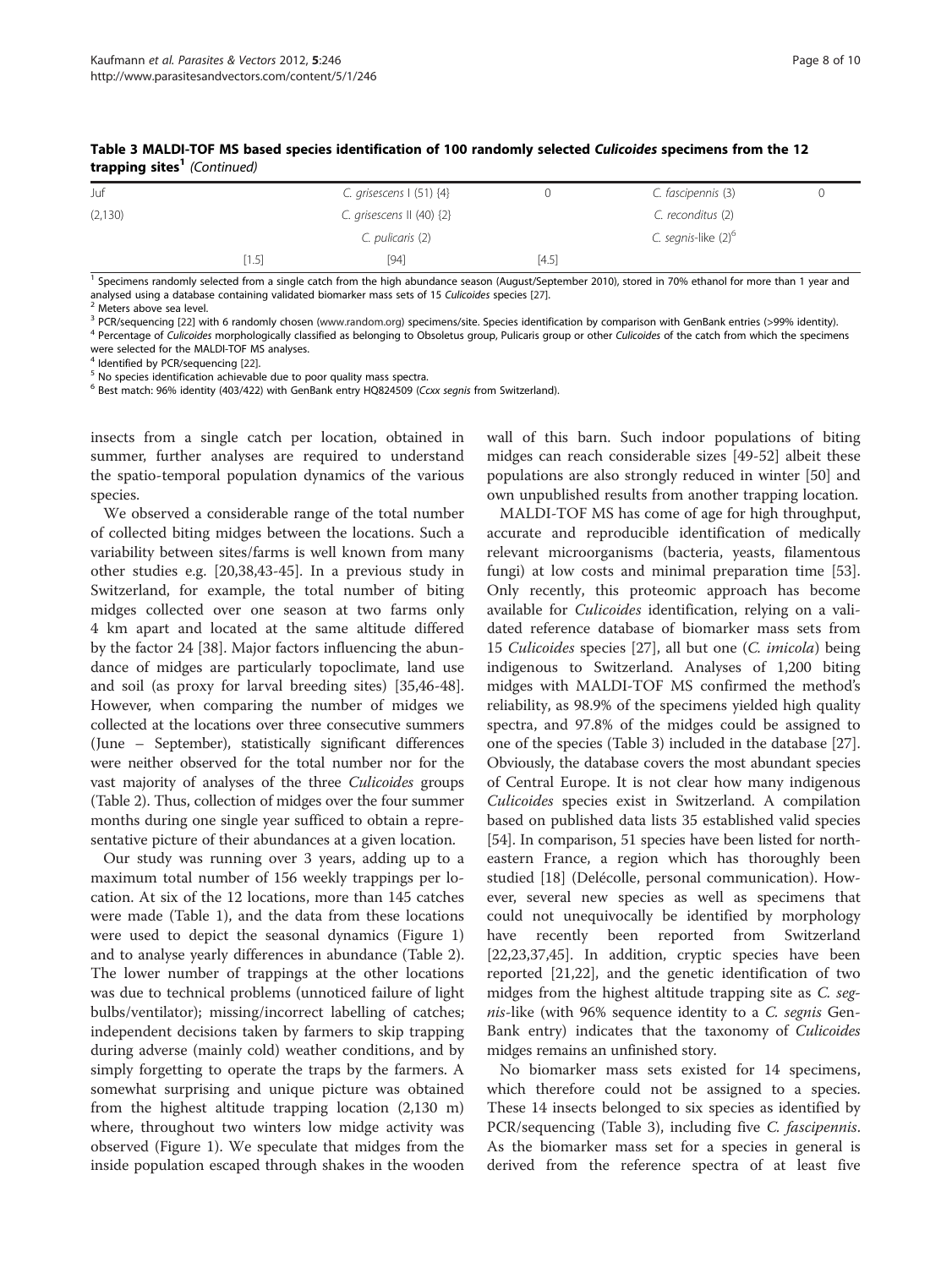<span id="page-8-0"></span>genetically confirmed specimens [[27\]](#page-9-0), a C. fascipennisspecific biomarker mass set comprising 29 masses (not shown) could be derived and added to the database.

Poor quality mass spectra, yielding no information with regard to species or group affiliation, were obtained for 13 (1.1%) specimens. The main source for this failure is most probably insufficient homogenization, which was done by a hand-held homogenizer, and automated sample preparation is desirable. With the already very high rate of good quality spectra (98.9%) obtained using a 'quick and dirty' preparation, it seems doubtful whether the evaluation of laborious refinements of pre-analytical processes might be a worthwhile expedient approach to further increase the efficiency of MALDI-TOF MS analyses.

Thus, MALDI-TOF MS is a new tool available for high throughput Culicoides species identification. This method is particularly economic for approaches requiring detailed and quantitative information on the midge fauna (to gain a rapid overview on the species present; to follow their spatio-temporal occurrence; to identify morphologically similar or indistinguishable species, e.g. C. obsoletus and C. scoticus) whereas PCR performed on DNA from pools of midges remains the method of choice for tracking down one or a few species of interest.

The foundation for MALDI-TOF MS analyses is the availability of a database with reference biomarker masses from carefully confirmed reference specimens. As the creation and maintenance of such a database is a tedious task, a centralised structure seems to offer an efficient solution. The database we rely on was created in collaboration between our group and a private company (Mabritec SA, Riehen, Switzerland) and, as shown in this work, enlarges when being utilized. Thus, this database might be of value as the core of an eventual comprehensive Culicoides database.

## Conclusion

There are no biting midge-free zones in the agriculturally utilized areas (including alpine summer pastures) of Switzerland, with midges of the Obsoletus group, which are considered the main vectors of bluetongue virus, dominating up to altitudes as high as 1,200 m. Above 1,500 m, the Pulicaris group whose species' vector competences are largely unknown prevails with high populations. Our three-year monitoring revealed highly different numbers of Culicoides spp. collected at the 12 sites, but annual variations at the various locations were statistically insignificant, indicating that monitoring of midges preferably is done by investigating large numbers of sites for one season instead of few locations during extended periods of time. High throughput species identification of midges by MALDI-TOF MS is feasible. This technique adds to other recently developed methods for the identification of midges (PCRs in various

formats, interactive identification keys), facilitating epidemiological and biological in-depth studies of these important insects.

#### Competing interests

The authors declare that they have no competing interests.

#### Authors' contributions

AM and FS conceived the study; FS supervised the morphological and AM the genetical identification; CK and IS supervised and carried out the field and laboratory work; CK and DH analysed the data and interpreted the results; AM wrote the first draft of the paper, and all authors contributed to the final manuscript which they approve.

#### Acknowledgements

We would like to express our gratefulness to all the farmers who run the traps and to Jeannine Hauri for excellent technical assistance. We highly acknowledge the financial support by the Swiss Federal Veterinary Office (grant 1.08.10).

#### Received: 5 September 2012 Accepted: 16 October 2012 Published: 31 October 2012

#### References

- Meiswinkel R, Baldet T, de Deken R, Takken W, Delécolle J-C, Mellor PS: The 2006 outbreak of bluetongue in northern Europe - the entomological perspective. Prev Vet Med 2008, 87:55–63.
- 2. Hoffmann B, Bauer B, Bauer C, Bätza H-J, Beer M, Clausen P-H, Geier M, Gethmann JM, Kiel E, Liebisch G, Liebisch A, Mehlhorn H, Schaub GA, Werner D, Conraths FJ: Monitoring of putative vectors of bluetongue virus serotype 8, Germany. Emerg Infect Dis 2009, 15:1481-1484.
- 3. Silbermayr K, Hackländer K, Doscher C, Koefer J, Fuchs K: A spatial assessment of Culicoides spp. distribution and bluetongue disease risk areas in Austria. Berl Munch Tierarztl 2011, 124:10–17.
- Berisha B, Goga I, Hulaj B, Caushi D, Sherifi K, Wilsmore AJ, Taylor WP: Entomological research on the vectors of bluetongue disease and the monitoring of activity of Culicoides in the Prishtine region of Kosova. Vet Ital 2010, 46:431–437.
- 5. Ander M, Meiswinkel R, Chirico J: Seasonal dynamics of biting midges (Diptera: Ceratopogonidae: Culicoides), the potential vectors of bluetongue virus, in Sweden. Vet Parasitol 2012, 184:59–67.
- 6. Anonymous: Bluetongue. European Commission Health and Consumers; [[http://ec.europa.eu/food/animal/diseases/controlmeasures/bluetongue\\_en.](http://ec.europa.eu/food/animal/diseases/controlmeasures/bluetongue_en.htm) [htm](http://ec.europa.eu/food/animal/diseases/controlmeasures/bluetongue_en.htm)].
- 7. Zimmerli U, Herholz C, Schwermer H, Hofmann M, Griot C: Afrikanische Pferdepest und equine Encephalosis: Muss sich die Schweiz vorbereiten? Schweiz Arch Tierh 2010, 152:165–175.
- 8. Mellor PS, Hamblin C: African horse sickness. Vet Res 2004, 35:445-466. 9. Chaignat V, Worwa G, Scherrer N, Hilbe M, Ehrensperger F, Batten C, Cortyen M, Hofmann M, Thuer B: Toggenburg Orbivirus, a new bluetongue virus: initial detection, first observations in field and experimental infection of goats and sheep. Vet Microbiol 2009, 138:11–19.
- 10. Anonymous: Scientific opinion on epizootic hemorrhagic disease. EFSA J 2009, 7:1418.
- 11. Yadin H, Brenner J, Bumbrov V, Oved Z, Stram Y, Klement E, Perl S, Anthony S, Maan S, Batten C, Mertens PP: Epizootic haemorrhagic disease virus type 7 infection in cattle in Israel. Vet Rec 2008, 162:53–56.
- 12. Hoffmann B, Scheuch M, Höper D, Jungblut R, Holsteg M, Schirrmeier H, Eschbaumer M, Goller KV, Wernike K, Fischer M, Breithaupt A, Mettenleiter TC: Novel orthobunyavirus in cattle, Europe, 2011. Emerg Infect Dis 2011, 18:469–472.
- 13. Lehmann K, Werner D, Hoffmann B, Kampen H: PCR identification of culicoid biting midges (Diptera, Ceratopogonidae) of the Obsoletus complex including putative vectors of bluetongue and Schmallenberg viruses. Parasit Vectors 2012, 5:213.
- 14. Dougall AM, Alexander B, Holt DC, Harris T, Sultan AH, Bates PA, Rose K, Walton SF: Evidence incriminating midges (Diptera: Ceratopogonidae) as potential vectors of Leishmania in Australia. Int J Parasitol 2011, 41:571-579.
- 15. Van Oldruitenborgh-Oosterbaan MM S, Van Poppel M, De Raat IJ, Van den Boom R, Savelkoul HF: Intradermal testing of horses with and without